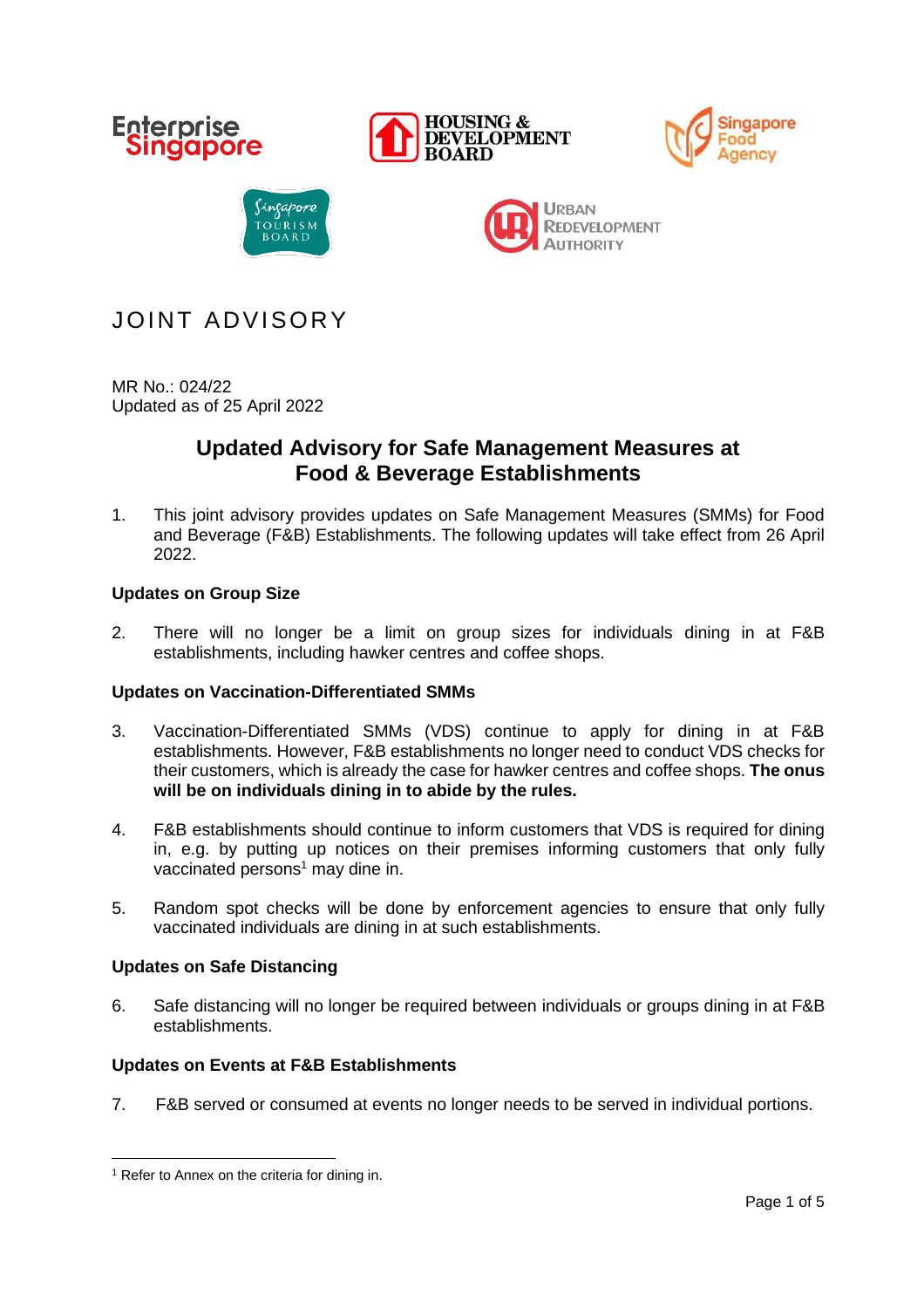- 8. VDS is required for all events with > 500 participants at any one time, including those held at F&B establishments. F&B operators or event organisers must conduct VDS checks for such events:<br>8.1. The S
	- The SafeEntry (Business) App can be used with both the TraceTogether App and Token.
	- 8.2. The SafeEntry Gateway Box cannot be used for VDS checks.
	- 8.3. Please refer to <https://go.gov.sg/acceptabledocs> for the list of acceptable documents for eligibility checks.

### **Updates on Contact tracing**

9. F&B establishments no longer need to implement SafeEntry via TraceTogether-only SafeEntry (TT-only SE) for dine-in customers, visitors, as well as workers and vendors. However, they can continue to use the SafeEntry (Business) App to conduct VDS checks for events with > 500 participants at any one time.

#### **Updates on Mask Wearing**

10. Mask wearing continues to be required in indoor settings<sup>2</sup>, including  $F&B$  establishments. Customers should put on their masks as soon as they have finished eating or drinking.

#### **Other Safe Management Measures**

- 11. In addition to the above, F&B establishments must adhere to prevailing SMMs in the Annex.
- 12. Firm action will be taken against any breaches under relevant laws. For instance, under the COVID-19 (Temporary Measures) Act, first-time offenders will face a fine of up to S\$10,000, imprisonment of up to six months, or both. Subsequent offences may face a fine of up to S\$20,000, imprisonment of up to twelve months, or both. Businesses that do not comply with the government's requirements on SMMs may also be ineligible for government grants, loans, tax rebates and other assistance, and may also be subject to temporary closures.

Issued by: **Enterprise Singapore Housing & Development Board Singapore Food Agency Singapore Tourism Board Urban Redevelopment Authority**

**\_\_\_\_\_\_\_\_\_\_\_\_\_\_\_\_\_\_\_\_\_\_\_\_\_\_\_\_\_\_\_\_\_\_\_\_\_\_\_\_\_\_\_\_\_\_\_\_\_\_\_\_\_\_\_\_\_\_\_\_\_\_\_\_\_\_\_\_\_\_\_\_\_\_\_**

<sup>2</sup> Indoor places refer to inside buildings or enclosed places, and typically have clearly defined entrances/exits. They include office buildings, shopping malls and public transport (i.e. when commuting in trains and buses), and hawker centres and coffee shops. Places which are sheltered but which are not enclosed at the sides and allow open access generally will be regarded as outdoor areas. For example, HDB void decks, retail block walkways (including where coffee shops outdoor seats may be located) and bus stops will be regarded as outdoor areas. For F&B establishments with Outdoor Refreshment Areas (ORAs) that are not covered or substantially enclosed, the ORAs can be considered outdoor areas. Refer to [MOH's media release](https://www.moh.gov.sg/news-highlights/details/easing-of-community-smms-and-border-measures) for more details.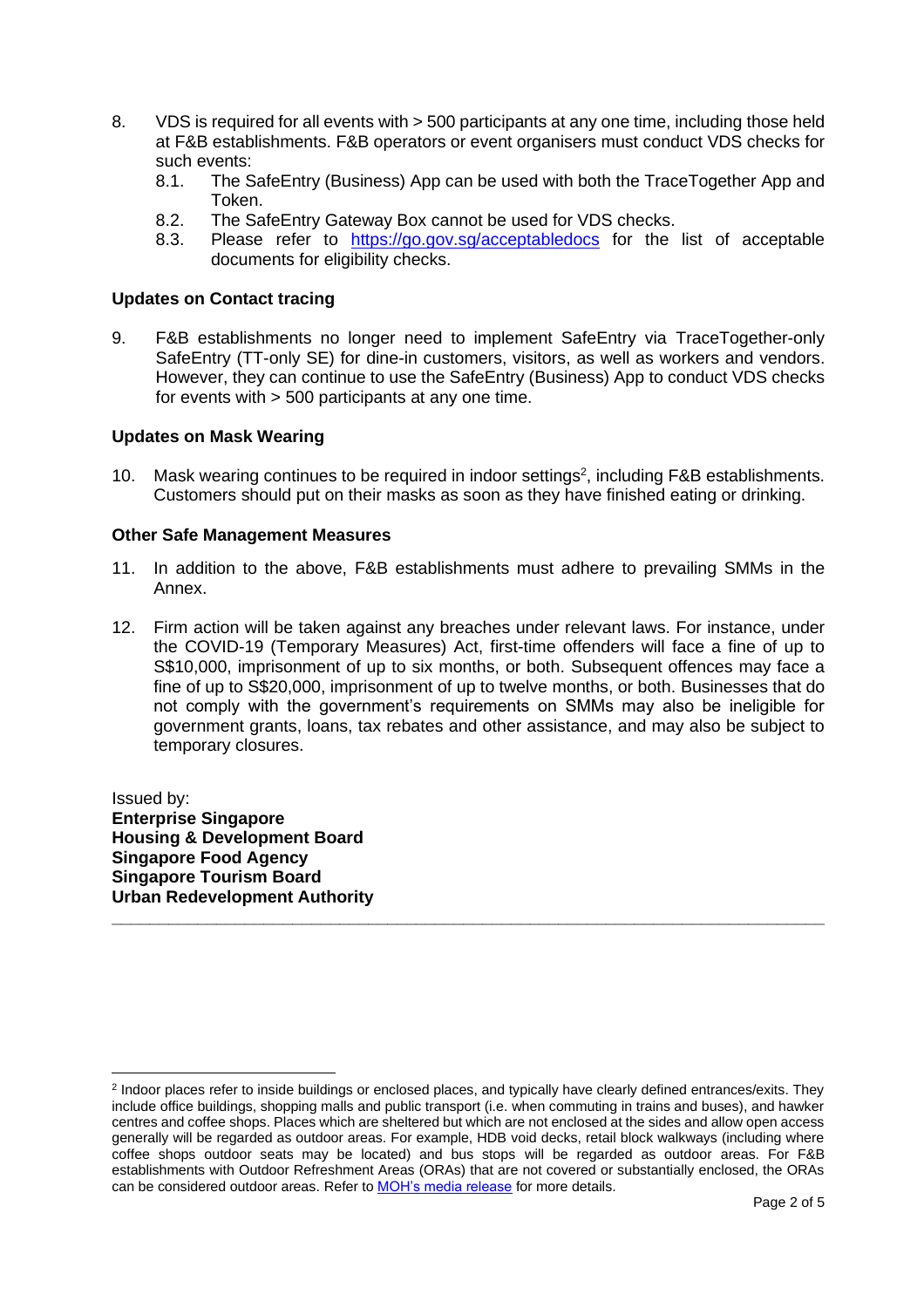## **Other Safe Management Measures (SMMs) for F&B Establishments<sup>3</sup>**

## **Vaccination-Differentiated Safe Management Measures (VDS)**

- 1. Customers can only dine in if they meet any of the following criteria:
	- 1.1. Are fully vaccinated<sup>4</sup>;
	- 1.2. Have recovered from COVID-19<sup>5</sup>;
	- 1.3. Are unvaccinated children aged 12 years and below (i.e. born in or after 2010); or
	- 1.4. Are certified to be medically ineligible for all COVID-19 vaccines under the National Vaccination Programme. Medically ineligible individuals will need to show the 'vaccination exemption' status via the Trace-Together App/Token, HealthHub or present a hard copy memo<sup>6</sup> issued by a General Practitioner (GP) clinic, public or private healthcare institution, along with a government-issued photo identification card for entry into these premises. More details on the criteria for medical ineligibility can be found in the sample of the standard memo [here.](https://go.gov.sg/acceptabledocs)
- 2. Refer to [MOH's information sheet for more details of the requirements for VDS.](https://go.gov.sg/vdsmminfo)

## **Sale and Consumption of Alcohol and Entertainment**

- 3. There are no longer restrictions on the following:
	- 3.1. Sale and consumption of alcohol after 2230hrs.
	- 3.2. Recorded and live music and entertainment.
	- 3.3. Emphatic toasting with F&B by workers and customers.

## **Cleanliness and hygiene**

- 4. Establishments should maintain high standards of sanitation and personal hygiene. Refer to the [General Sanitation and Hygiene Advisory for Premises Owners and Operators](https://www.nea.gov.sg/our-services/public-cleanliness/environmental-cleaning-guidelines/advisories/general-sanitation-and-hygiene-advisory-for-premises-owners-and-operators) by the National Environment Agency (NEA).
- 5. Common spaces and items, high-touch surfaces (e.g. counters, menus), interactive components (e.g. tablets, smart kiosks) as well as play areas should be cleaned and disinfected frequently.
- 6. Workers should clean or sanitise their hands before handling food orders.
- 7. Communal amenities for self-service (e.g. drink dispensers, cutlery and condiment stations) can be used. However, there should be no repeat visits and the food/ drink should be sealed or covered.

<sup>&</sup>lt;sup>3</sup> To be implemented together with 'Updated SMMs at F&B establishments'.

<sup>4</sup> This means they must have received the appropriate regimen of [World Health Organisation Emergency Use Listing](https://www.who.int/emergencies/diseases/novel-coronavirus-2019/covid-19-vaccines) (WHO EUL) vaccines. Those aged 12 and above who have completed the primary vaccination series would require a booster dose to maintain the vaccination status. For more information, refer to [MOH's information sheet on the](https://go.gov.sg/vdsmminfo)  [requirements for VDS.](https://go.gov.sg/vdsmminfo)

<sup>5</sup> Currently, all recovered persons from COVID-19 who are not fully vaccinated are given a 180-day exemption after infection to enter the F&B establishment for dine in. From 1 June 2022, all recovered persons will need to receive the booster dose within 9 months of their last primary vaccination dose, in order to maintain their vaccinated status. <sup>6</sup> To be certified as medically ineligible for all COVID-19 vaccines under the National Vaccination Programme, individuals may visit a doctor familiar with their medical condition, or alternatively, any clinic or hospital to obtain a hardcopy doctor-certified memo.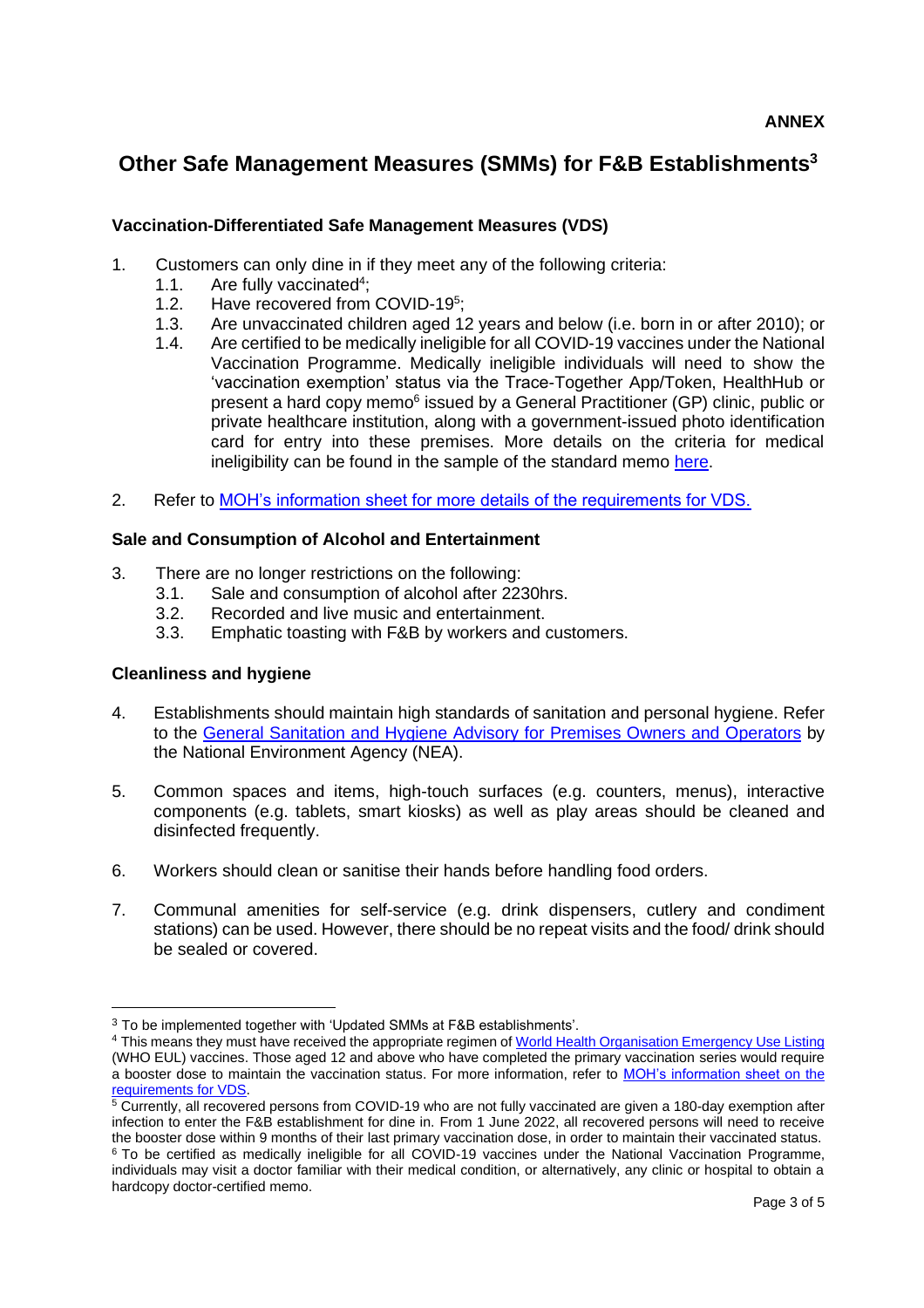8. Hand sanitisers should be made available at common touchpoints (e.g. entry/exit doors, cashiers).

## **Food lines served by workers**

- 9. Staff-served food lines are allowed at work-related and social events, weddings and funerals. Food must be served by workers at food lines. Self-service buffet lines are not allowed<sup>7</sup>.
- 10. Food must be covered to minimise contamination risk.
- 11. Workers must use utensils to handle food at all times. If the use of suitable utensils is not feasible, workers must wear clean gloves to handle the food. Appropriate hand hygiene practices must be observed. Refer to **SFA's website** for more information on hand hygiene in food handling.
- 12. Clean plates should be used for each visit to the food line.

## **Ventilation and improving indoor air quality**

13. Refer to the [Guidance Note](https://go.gov.sg/bca-nea-moh-guidance-improve-ventilation) to improve ventilation and indoor air quality in buildings issued by the Building and Construction Authority (BCA), National Environment Agency (NEA) and Ministry of Health (MOH)<sup>8</sup>.

### **Communication to customers**

14. Communicate the SMMs to customers clearly (e.g. through signages and deployment of service personnel to explain them).

## **Workplace premises<sup>9</sup> /Back-of-house/Kitchen**

- 15. There is no restriction on cross-deployment of workers across workplaces, although employers may continue to do so for business continuity reasons.
- 16. All workers must adhere to measures as outlined in [MOM's Requirements for Safe](https://www.mom.gov.sg/covid-19/requirements-for-safe-management-measures)  [Management Measures at the Workplace.](https://www.mom.gov.sg/covid-19/requirements-for-safe-management-measures)

## **Workforce vaccination**

17. From 26 April 2022, unvaccinated workers can return to the workplace. However, employers may implement vaccination-differentiated requirements for their workers based on workplace health and safety, and operational needs of their respective companies or sectors. Refer to [MOM's updated advisory on COVID-19 vaccination at the workplace](https://www.mom.gov.sg/covid-19/advisory-on-covid-19-vaccination-in-employment-settings) for more details.

9 Refers to back-of-house operations involving workers, including at offices, warehouses and manufacturing facilities.

<sup>&</sup>lt;sup>7</sup> This also applies to catering companies, where they are not allowed to provide self-service buffet lines. Catering companies should also refer to SMMs for MICE, Marriage Solemnisations and Wedding Receptions and work-related events where applicable.

<sup>&</sup>lt;sup>8</sup> This Guidance Note provides building owners and facilities managers with updated recommended measures to enhance ventilation and air quality in indoor spaces.